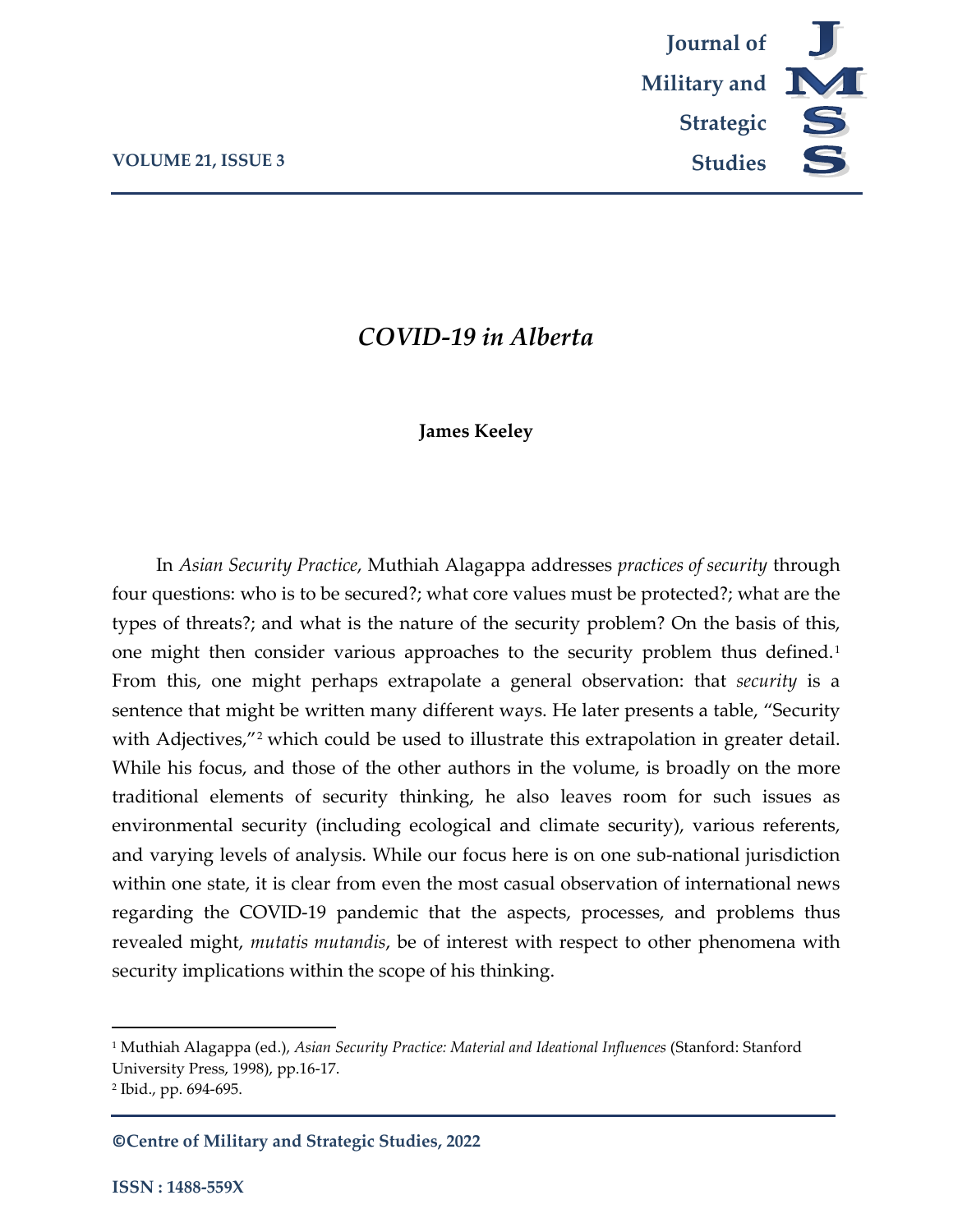### **JOURNAL OF MILITARY AND STRATEGIC STUDIES**

The security consequences of disease cannot be doubted, even by hard-core "traditional" security students: the plague in Athens in the early Peloponnesian War, $3$ plagues elsewhere in the ancient world, the Black Death,<sup>[4](#page-1-1)</sup> and the role of sickness in Cortez's conquest of the Aztecs<sup>[5](#page-1-2)</sup> (much less the broader colonization of the New World), are only a few examples which come readily to mind. In Africa, on the other hand, diseases may have contributed significantly to keeping the colonial presence smaller and thus more vulnerable to local nationalism. ("Beware, beware the Bight of Benin, where few come out though many go in." Kwame Nkrumah, the first Prime Minister of Ghana, I believe once proposed a monument to the mosquito.) The Great Influenza of 1918 affected both sides in the final months of the Great War.<sup>6</sup> On a smaller scale, there is a reason why pitching dead bodies (animal or human) over walls was one tactic in siege warfare, or why, until recently, disease was probably the greatest killer in armies in the field. Whether in their international or in their domestic politics and, in the intertwining of the two, the consequences of disease have affected the affairs of states. While the effects of COVID-19 may not yet rise to the mass deaths of earlier cases (at least in developed and semi-developed states), the mitigating effects of modern science and medicine being as they are, the consequences for state security – much less the security of individuals – are already notable. This alone justifies an examination of

l

<span id="page-1-1"></span><span id="page-1-0"></span><sup>3</sup> Thucydides (Rex Warner, trans.), *The Peloponnesian War* (Harmondsworth: Penguin Books, 1954), Bk 2, Chap. 5, pp. 123-129. Donald Kagan, *The Archidamian War (*Ithaca, NY: Cornell University Press, 1974), pp. 70-100. Kagan concentrates on the plague's effects (among other factors) on the conduct of the war and Athenian morale. By contrast, Thucydides' account is largely focused on its domestic and social effects. <sup>4</sup> McNeill suggests that the Black Death disrupted the pattern of periodic eruptions of steppe horsemen, giving time for firearms to develop and counter their battlefield superiority. William H. McNeill, *The Pursuit of Power: Technology, Armed Force, and Society since A.D. 1000 (Chicago: University of Chicago* Press, 1982), pp. 59-60.

<span id="page-1-2"></span><sup>5</sup> Bernal Diaz del Castillo, one of the conquistadors, notes the death from smallpox of Cuitlahuac, Montezuma's immediate successor. Padden provides further commentary: he cites Cortés' estimate that 60,000 survived the siege of Tenochtitlán, while 240,000 perished, of which "about 100,000 were military casualties, the balance dying of disease and privation." Bernal Diaz del Castillo (Genaro García, trans.), *The Discovery and Conquest of Mexico, 1517-1521.* New York: Farrar, Straus and Cudahy, 1956, 3p. 28. R.C. Padden, *The Hummingbird and the Hawk: Conquest and Sovereignty in the Valley of Mexico 1503-1541*. New York: Harper and Row, 1967, quoted p. 224.

<span id="page-1-3"></span><sup>6</sup> See, e.g.: Rod Paschall, *The Defeat of Imperial Germany, 1917-1918.* New York: Da Capo Press, 1994, pp. 134, 158-159, 183; Alexander Watson, *Ring of Steel: Germany and Austria-Hungary at War, 1914-1918* (London: Allen Lane, 2014), pp. 307, 339, 528; Nick Lloyd, *Hundred Days: The end of the Great War (*London: Viking, 2013), pp. 10-11, 18-19, 78, 222: John Terraine, *To Win a War: 1918, The Year of Victory* (London: Macmillan, 1978), pp. 84, 233 (Note 82).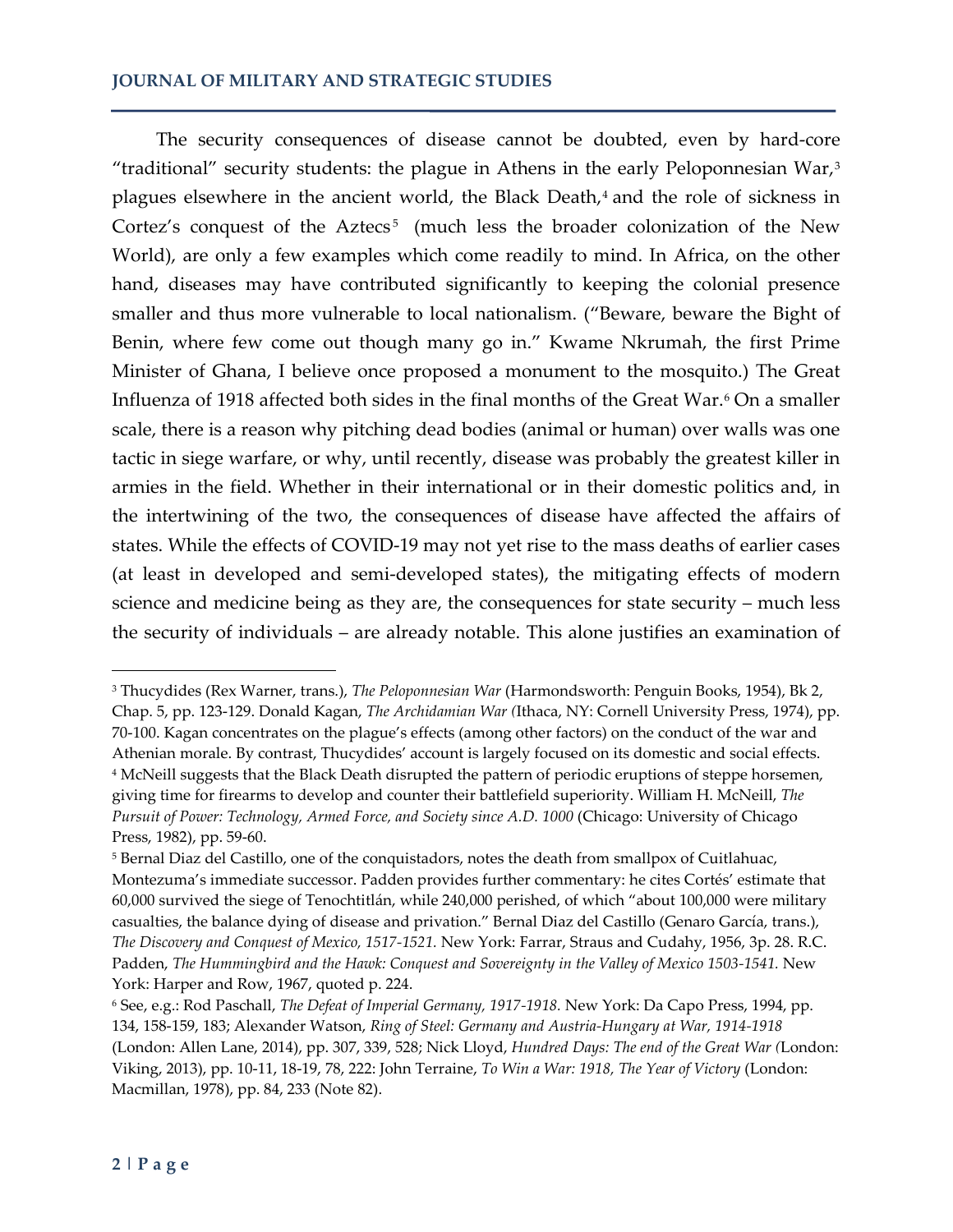the domestic and international effects of COVID-19, not just in terms of health but also in its economic, social and political aspects.

On the international level, effects on state relations are readily seen in accusations surrounding the origin of the pandemic, in "vaccine diplomacy" as makers of vaccines start to supply those states unable to produce their own (or in the slow provision of those vaccines), in disruptions in armed forces (for example on board naval vessels), and in effects on travel and trade. On the national and sub-national levels, the challenges to governments as they attempt to cope are many and varied. Politically, we have seen governments shaken by the effects not only of COVID-19 but also by the social and economic fissures produced, revealed or exacerbated by the pandemic and in responses to strategies to cope with it. The election of Joe Biden as US President, and the incredible rancour and division over U.S. federal, state, local and individual responses are only one set of telling examples, with comparable stories occurring in other states. The Democratic victory in November 2020, with its broader foreign policy ramifications, is a reminder of the linkage (already seen in the election of 2016) between domestic and foreign policy. Other governments will similarly be challenged – whether in Brazil, Canada, the United Kingdom, France, Germany, India, China or Russia. Some will survive, some will be strengthened, but others will be weakened or even fall.

#### **Why Alberta?**

But why Alberta? In the most general terms, the pandemic produces its effects on the local, indeed on the individual, level, and these aggregate to the national and the international levels. Variations in the local effects will affect the higher levels, for example via political consequences transmitted to the national level, or if local control efforts fail and provide a locus for new mutations of the virus. Variations in government and social responses, especially in countries organized along federal lines (above all where healthcare is primarily a matter of sub-national jurisdiction) will produce not only the possibility of comparative cases of the pandemic's effects as such but also of the efficacy of official responses to it and of the ramifications of both. A starting point could thus be the examination of a particular case.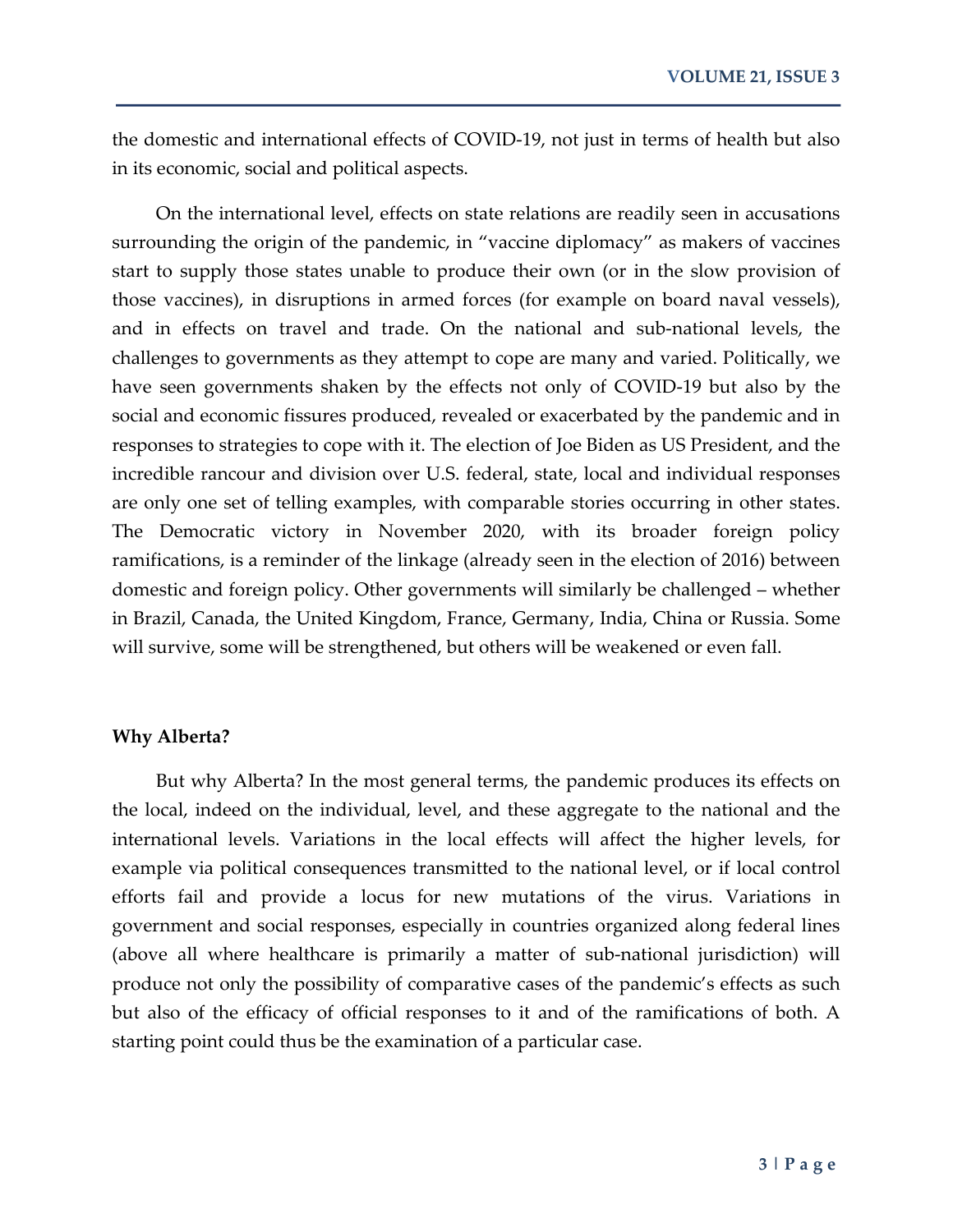More pragmatically, one may readily anticipate that there will be a plethora of studies of the international implications of the pandemic. Among countries likely to be singled out, the United States, Britain, and other major European states, China, Russia, India, and Brazil could well be dominant attractors. On a purely Canadian scale, one might anticipate various studies of its effects on and implications for Canada as a whole. Even within Canada, it would seem at first glance quite likely that the larger provinces – Ontario and Quebec – would attract the most and the initial attention. If smaller countries – like Canada – are likely to attract less attention except from local scholars, and if within that the larger provinces are likely to attract more attention than the smaller, there is room, it would seem, for a look at one smaller province.

Yet Alberta considered in its own right also presents some interesting properties as a focus for studies of the political, social and economic implications of the pandemic and of the government's response. In a federation such as Canada, where health is primarily a provincial responsibility yet the federal government also has some presence, we might expect not only variation among provinces but also some tension between the federal and provincial levels of government. In the case particularly of Alberta, this is compounded by long-standing more general tensions between the two levels, especially in periods when a Liberal government is ascendant in Ottawa. In Alberta, this tension has been manifested periodically in recent years by pseudo-separatist ("Wexit") movements on the right, attacks on federal policies especially regarding oil pipelines and climate change, and broader attacks on policies depicted as unfairly penalizing the province (equalization payments from the federal level to provincial governments being notable here). A further element in this is that Alberta is a stronghold of the federal Conservative opposition party and indeed has become its intellectual and political home base (though facing difficulties in moving outside of the Prairies). The federal election of 20 September 2021 ultimately producing no great shift in seats from the previous Parliament, saw the Liberals pointing to Alberta's response to the pandemic precisely as a point of attack against the federal Conservatives. It also saw resistance to pandemic responses bolstering the new, further-right People's Party of Canada, which although winning no seats still inflicted some marginal cost on the Conservatives.

The changing internal politics of Alberta also offers an interesting setting. The provincial government faces not only the pandemic considered by itself but also a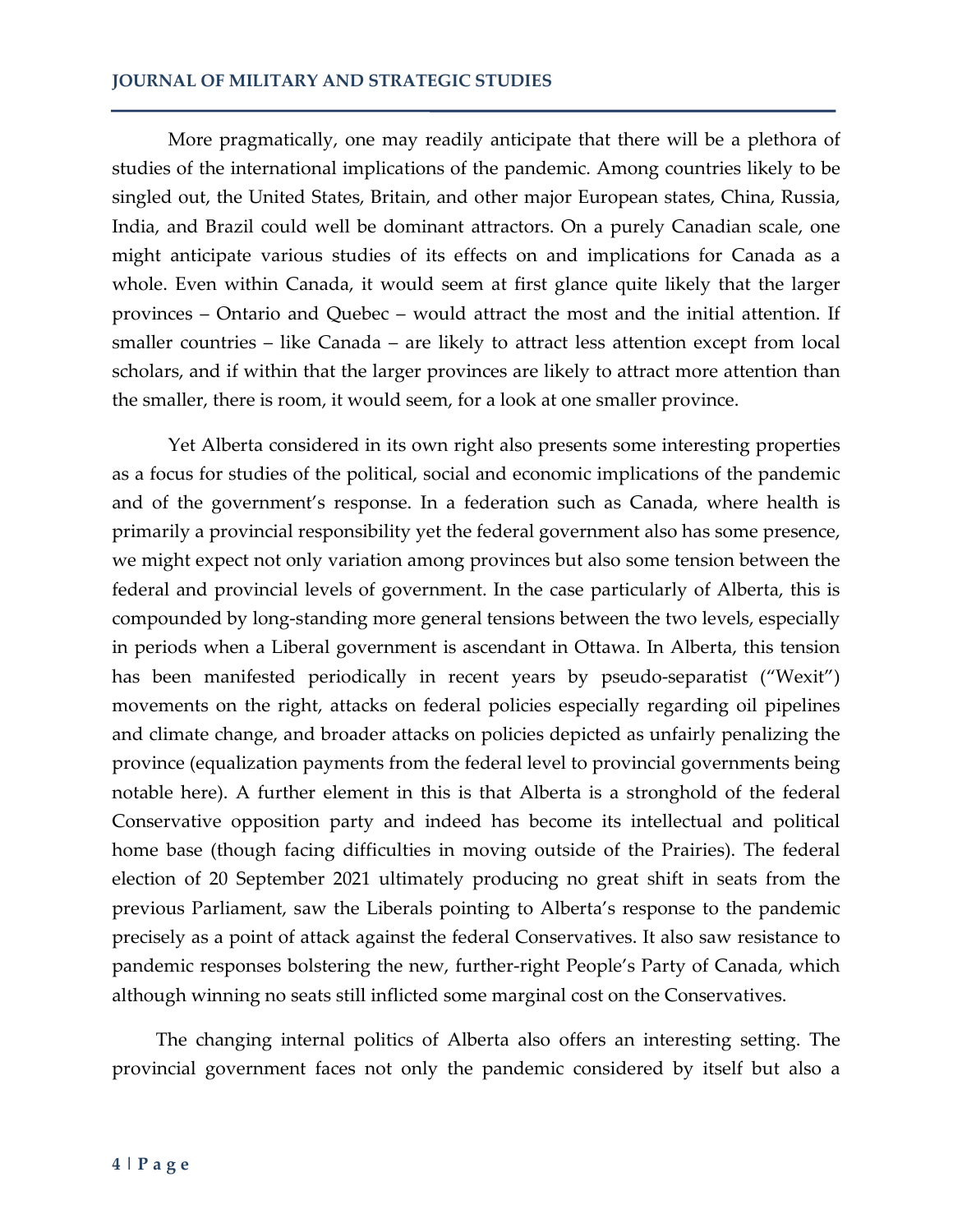complex political and economic situation in which it must balance strong and contradictory pressures in trying to find an approach to the pandemic that is both medically efficacious and politically acceptable. Conservative political parties, under various names, have for decades dominated politics in the province, but in recent years have faced both internal and external challenges to their continued domination. These have become particularly apparent in the last decade. While rural, particularly southern, Alberta is a consistent conservative stronghold, the picture in the two main population centers is more complex. Edmonton, the provincial capital, has been fairly reliably somewhat favourable to the Liberals and the New Democratic Party (NDP) in both federal and provincial politics. Calgary, the petroleum and financial center, has been more staunchly conservative, but a split on the right contributed significantly, under the first-past-the-post system of election, to the success of the provincial NDP in Calgary in the 2015 provincial election. The United Conservative Party (UCP), a merger of the previous Progressive Conservatives and the farther right Wild Rose parties, emerged later and secured a victory in the 2019 election. On the level of municipal politics, however, both Edmonton and Calgary have resisted efforts by conservative forces to dominate civic politics.

The current economic situation in the province provides an additional set of considerations. The UCP and its conservative predecessors have long depended on revenues from the petroleum sector to provide a high level of services accompanied by low taxes and low or no provincial debt. If petroleum prices fell, the response has been typically to cut spending and services in an attempt to cut budget deficits and debt and to lower taxes to attract further investment in the province. Since 2015, that key sector has been in a slump, leading to deficit budgeting and higher debt, which the UCP is now striving to correct largely through its traditional approach. (As well, drought conditions in the Summer of 2021 hit the agricultural sector.) The collapse of oil prices has also produced large-scale unemployment in the province, from which it is only starting to recover – but how much of a recovery is still a question as the pandemic continues. Other issues in the sector continue: the cancellation of the Keystone XL pipeline into the US (and problems with other Canada-US pipelines) can be seen as a threat, while purely Canadian pipelines have also faced very grave challenges. The provincial government, and economic actors within the province, are now beginning to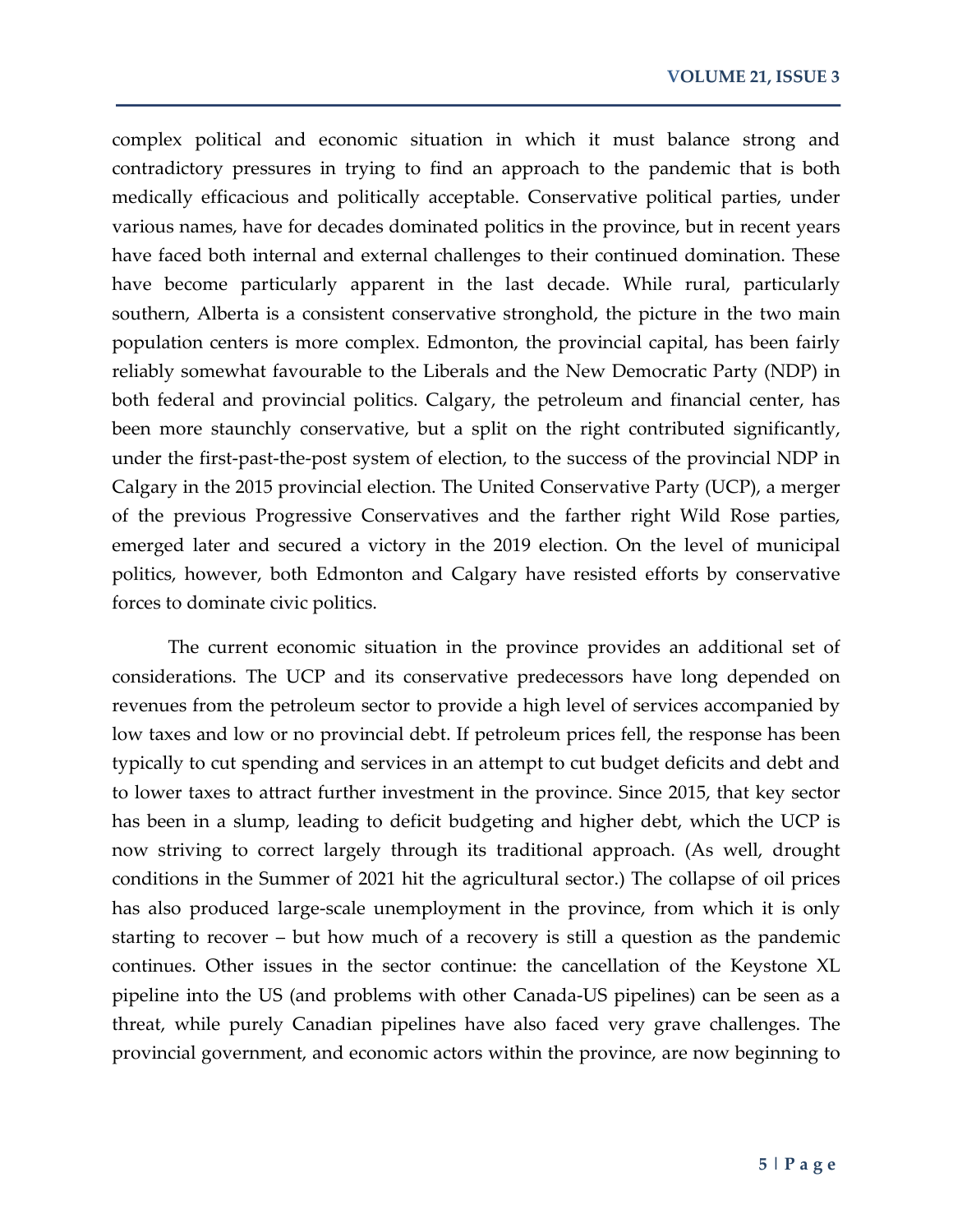emphasize the need to diversify the economy. Policy actions related to the pandemic which threaten economic activity in the province will exacerbate this situation.

The compound of tensions with Ottawa, responses to the budgetary problems, and responses to the pandemic have generated dissatisfaction to the right of the UCP (resistance to vaccination and to other measures has generally been stronger in Alberta than elsewhere, and pressure to keep businesses open has been strong), while also threatening it to the left. Successfully balancing the political pressures within its base to avoid another split against the need to handle the pandemic is proving a difficult challenge. The Premier's leadership is now clearly being challenged. Meanwhile, the provincial NDP has seen considerable growing support.

# **The Course of the Pandemic in Alberta**

The course of the pandemic in Alberta, and the broad course of the response, has in large degree followed a familiar pattern. In its 2021 *Annual Report,* the Public Health Agency of Canada noted four national-level waves in the pandemic: January - August 2020; August 2020 – February 2021; February – August 2021; and the fourth wave beginning August 2021.<sup>[7](#page-5-0)</sup> Allowing for variation in the specific province of Alberta, and measuring from trough to trough in terms of daily recorded cases, one arrives at a somewhat different periodization. The following is a rough description of the initial four waves, and the situation for the fifth (omicron) wave at the end of December 2021.[8](#page-5-1)

1. The initial outbreak began roughly March 2020, reaching a peak (336) of daily confirmed cases on April 23. Active cases (2806) peaked on 2 May. Peak non-ICU (non-intensive-care) hospitalization (67) on 30 April, (a second peak – 73 – came on 2 July), peak ICU hospitalizations (23) on 1 May, and peak daily deaths (6) on 21 April. By the rough end of this wave in mid- June, there had been 7450 confirmed cases and 1404 deaths.

 $\overline{a}$ 

<span id="page-5-0"></span><sup>7</sup> Public Health Agency of Canada, *A Vision to Transform Canada's Public Health System: The Chief Public Health Officer of Canada's Report on the State of Public Health in Canada 2021* (Canada: Ministry of Heath, 2021), pp.11-12. Bratt also has a slightly different periodization.

<span id="page-5-1"></span><sup>&</sup>lt;sup>8</sup> The data here is from [https://www.alberta.ca/stats/covid-19-alberta-statistics.htm.](https://www.alberta.ca/stats/covid-19-alberta-statistics.htm) Specific numbers may vary as the data is corrected from time to time.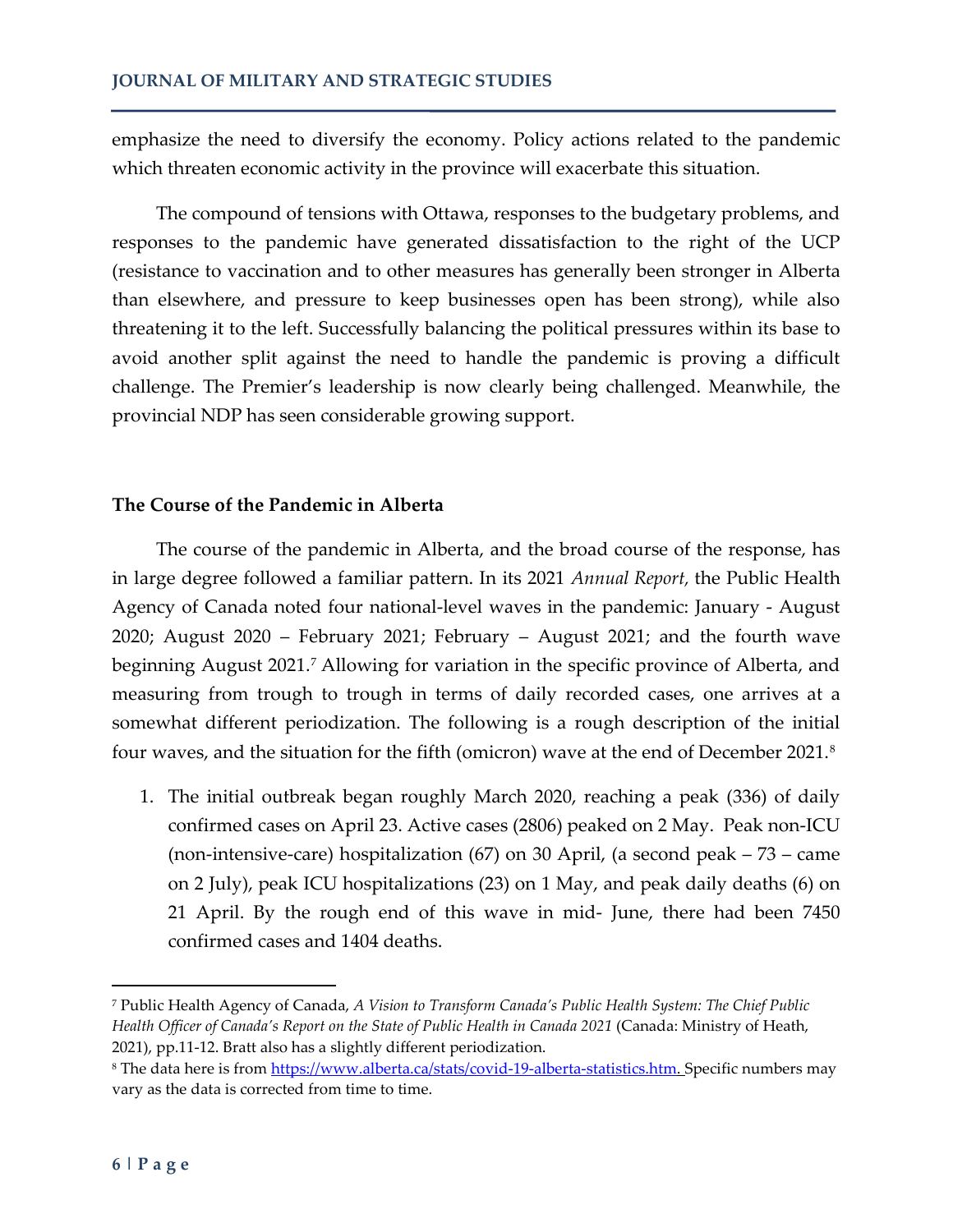- 2. The second wave started building in mid-July 2020 and died down by early- to mid-February 2021, but still with about 200 daily confirmed cases. The peak for daily confirmed cases (1872) was on 4 December 2020, and the peak for active cases (19,711) was on 16 December 2020. The peak daily non-ICU hospitalizations (736) were around 4 January 2021, and peak daily ICU hospitalizations (181) around 21 December 2020. The peak daily deaths (30) were on 2 January 2021. The peak percentage of ICU beds devoted to COVID patients (108 patients; 37.1 percent of capacity) was on 28 January 2021. By 1 February 2021, there had been 124,696 active cases and 1759 deaths.
- 3. The third wave seems to have begun roughly in March 2021 and receded in late June. The peak for daily confirmed cases (2389) was on 30 April, while the peak for active cases (24,761) was on 10 May. The peak non-ICU hospitalizations (567) were on 11 May, and the peak ICU hospitalizations (184) was on 18 May. The peak percentage of ICU COVID beds (184 patients; 68.4 percent of capacity) was on 18 May. By the end of June, there had been a total of 231,962 active cases since the start of the pandemic, and 2303 deaths.
- 4. The fourth wave in Alberta seems to have started in roughly mid-July 2021. The daily confirmed cases peaked on 16 September(1976) and 12,868 active cases, non-ICU hospitalizations peaked (869) on 27 September, and hospitalizations on 28 September (266). ICU COVID beds peaked (222) on 13 September at 77.6 percent. Deaths peaked at 28 on 2 October. The trough for cases was on 5 December, at 184. The total for cases from the start of the pandemic to 21 November was 337,081. Total deaths as of 5 December numbered 3273.
- 5. The fifth (omicron) wave alters the usefulness of some of these numbers, due to the following factors: the omicron variant seemed, on the one hand, to be milder in its effects but far more infectious; the effects of vaccination in lowering rates of infection and the seriousness of its consequences among the vaccinated; the shifting of the testing and reporting regime, including the rise of home tests and the restriction of provincial testing to those with symptoms. Measuring from 5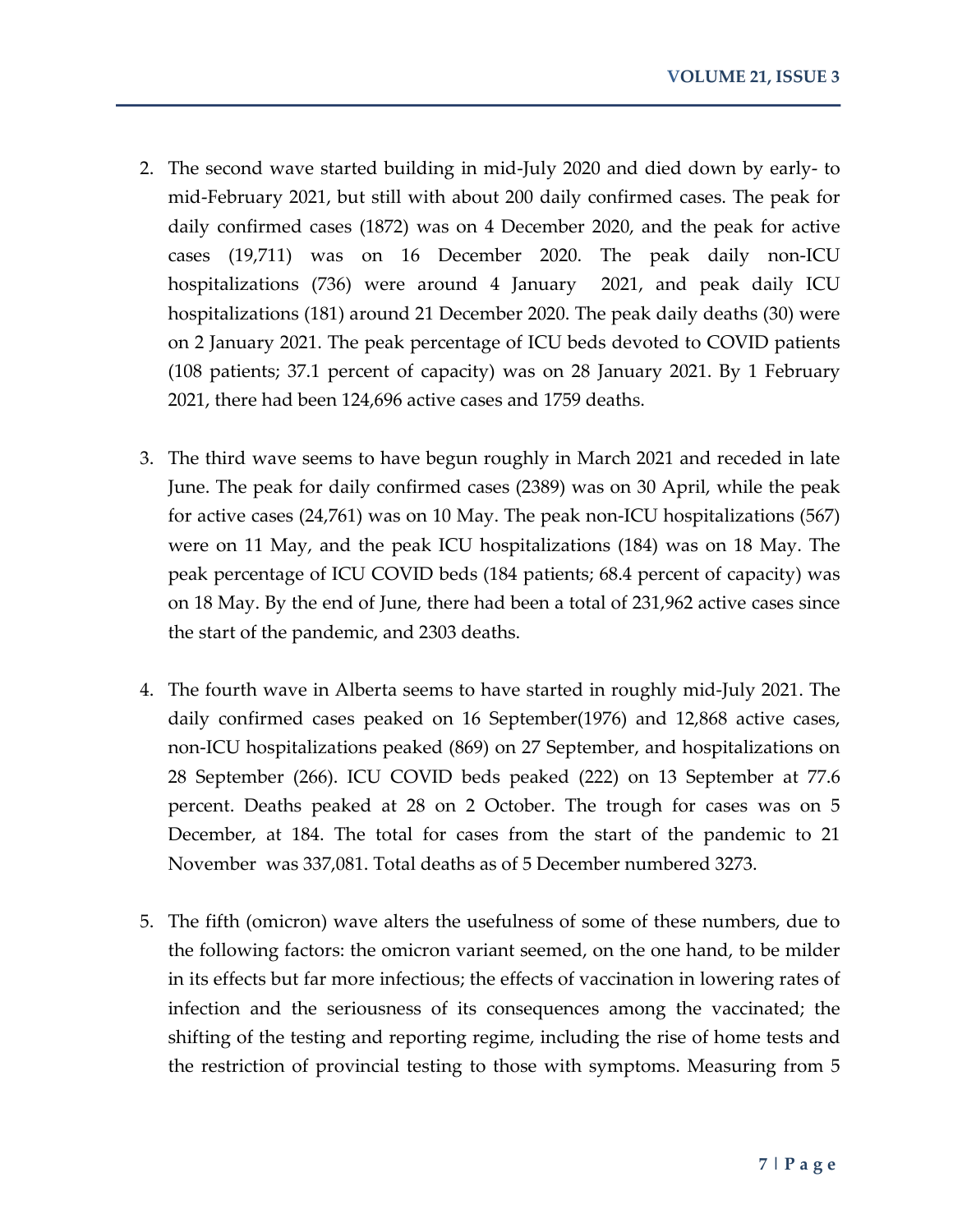December to the end of 2021, on 31 December non-ICU hospitalizations were 355 while ICU hospitalizations were 57. On 31 December 20.3 percent of ICU beds were COVID-occupied. The daily confirmed case count on 31 December was 4355, with 1 death on 31 December. By 31 December, there had been a total of 370,805 cases and 3323 deaths. By early to mid January, 2022, Alberta was restricting PCR testing to high-risk individuals and selected others only, as its testing capacity was being overwhelmed. Albertans were told that the real case numbers were likely several times higher than those reported. For 7-9 January, 17,577 new COVID cases were reported, with 635 hospitalized patients and 72 in ICUs.<sup>[9](#page-7-0)</sup> As of 9 January, the total confirmed cases numbered 412,829 and the total deaths were 3344.

As was the case elsewhere, the first wave, in particular, hit the elderly (especially those in long-term care) and especially those with certain co-morbidities. As response measures, better treatments and vaccinations (phased in to favour those seen as particularly vulnerable) have taken hold, the initial surge of deaths has receded somewhat, and the demographics of those afflicted have shifted. By the fourth wave, a younger population and above all the unvaccinated have significantly accounted for hospitalizations and deaths. Additional doses (booster shots) started to become available in the Fall of 2021. In late November, vaccinations began for those aged 5-11.

Other patterns visible elsewhere have also developed in Alberta. Cycles of restrictions, relaxations, re-impositions of restrictions and again relaxations have tested both public patience and the healthcare system. In Calgary (this writer's home), the restrictions in response to the first wave seem to have been met with a degree of social solidarity and even good humour. I recall my mother-in-law receiving a sociallydistanced birthday greeting courtesy of the local fire station. By the second and later waves, much of this had dissipated, with polarization now a significant factor even as most of the population seemed to favour and follow the measures taken (and the relaxations!). Vaccinations began somewhat later in Canada than elsewhere, since the country has little or no vaccine production capacity and had to contract – and compete – for foreign production. Vaccinations began in early 2021, as the second wave was

l

<span id="page-7-0"></span><sup>&</sup>lt;sup>9</sup> "Omicron tsunami confines PCR tests to high-risk cases: Hinshaw" Calgary Herald, January 11, 2022, p. A3.